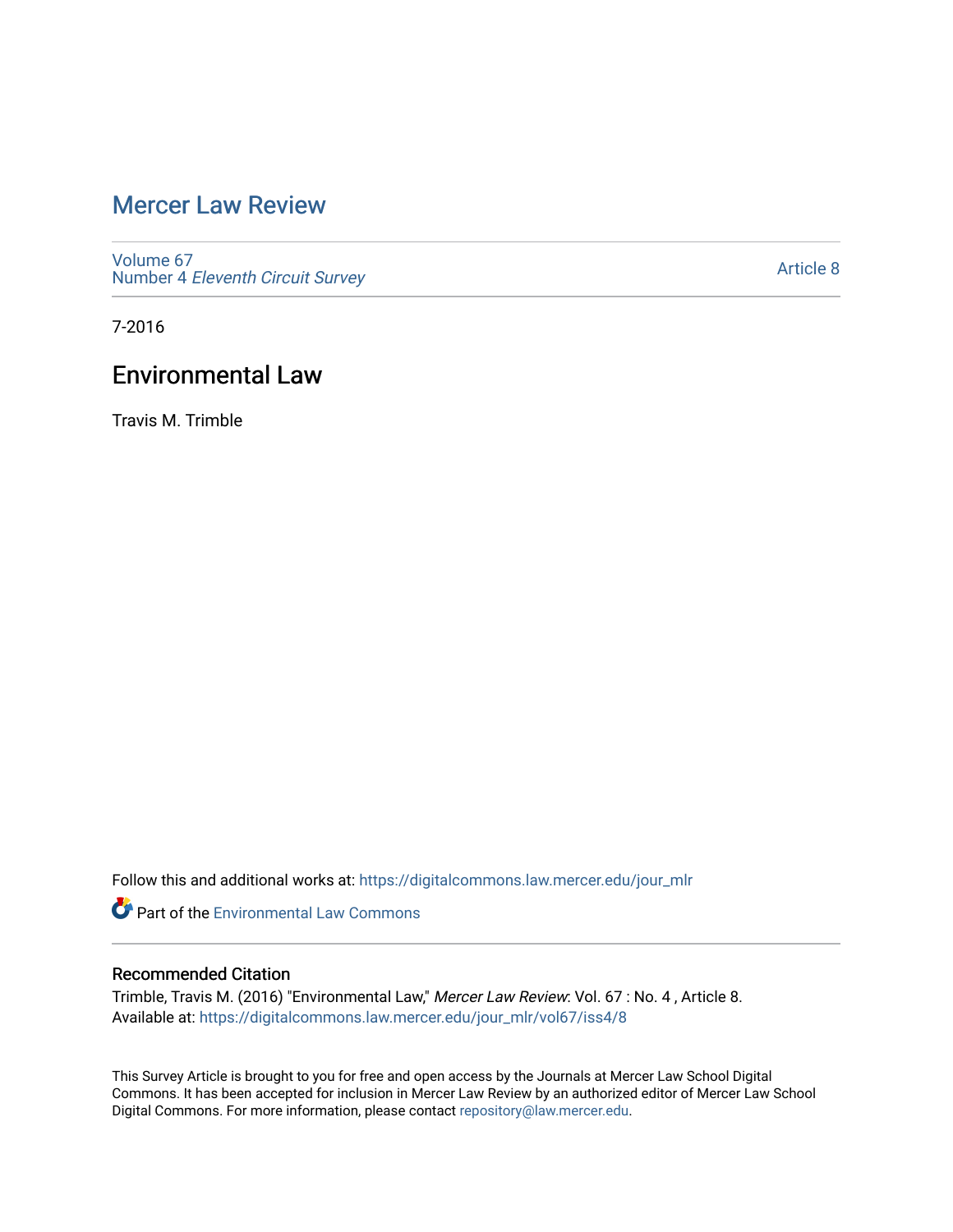### **Environmental Law**

#### **by Travis M. Trimble\***

In **2015,'** the United States Court of Appeals for the Eleventh Circuit decided novel issues in two cases under the Clean Water Act (CWA).<sup>2</sup> In *Black Warrior Riverkeeper, Inc. v. U.S. Army Corps of Engineers,'* the court held remand of a Corps of Engineers permitting decision for reconsideration without also vacating the permit is a remedy within the court's discretion and was appropriate under the circumstances.<sup>4</sup> In *Riverkeeper v. U.S. Environmental Protection Agency,'* the court held appellate review of a non-final response **by** the Environmental Protection Agency **(EPA)** to a petition to withdraw Alabama's authority to administer the National Pollution Discharge Elimination System **(NPDES)** permitting program was improper.' Also, in *Altamaha Riverkeeper, Inc. v. Rayonier, Inc.,'* the United States District Court for the Southern District of Georgia concluded that an **NPDES** permit issued **by** the Georgia Environmental Protection Division did not include Georgia's narrative water quality standards for turbidity, color, and odor despite two potentially abmiguous references to those standards in the permit.<sup>8</sup>

In *Black Warrior Riverkeeper, Inc. v. United States Army Corps of Engineers,* the Eleventh Circuit remanded to the Corps of Engineers

- **3. 781 F.3d 1271** (11th Cir. **2015).**
- 4. *Id.* at **1289-90.**
- **5. 806 F.3d 1079** (11th Cir. **2015).**
- **6.** *Riverkeeper,* **806 F.3d** at **1083.**
- **7.** No. **CV** 214-44, **2015 U.S.** Dist. LEXIS 42849, at **\*1 (S.D.** Ga. Mar. **31, 2015).**
- **8.** *Id.* at **\*3, \*25-26.**

**<sup>\*</sup>** Instructor, University of Georgia School of Law. Mercer University (B.A., **1986);** University of North Carolina (M.A., **1988);** University of Georgia School of Law **(J.D., 1993).** Member, State Bar of Georgia.

**<sup>1.</sup>** For an anlysis of environmental law during the prior survey period, see Travis M. Trimble, *Environmental Law, Eleventh Circuit Survey,* **66** MERCER L. REV. **951 (2015).**

<sup>2.</sup> Pub. L. No. **92-500, 86** Stat. **816 (1972)** (codified as amended in scattered sections of **33 U.S.C.).**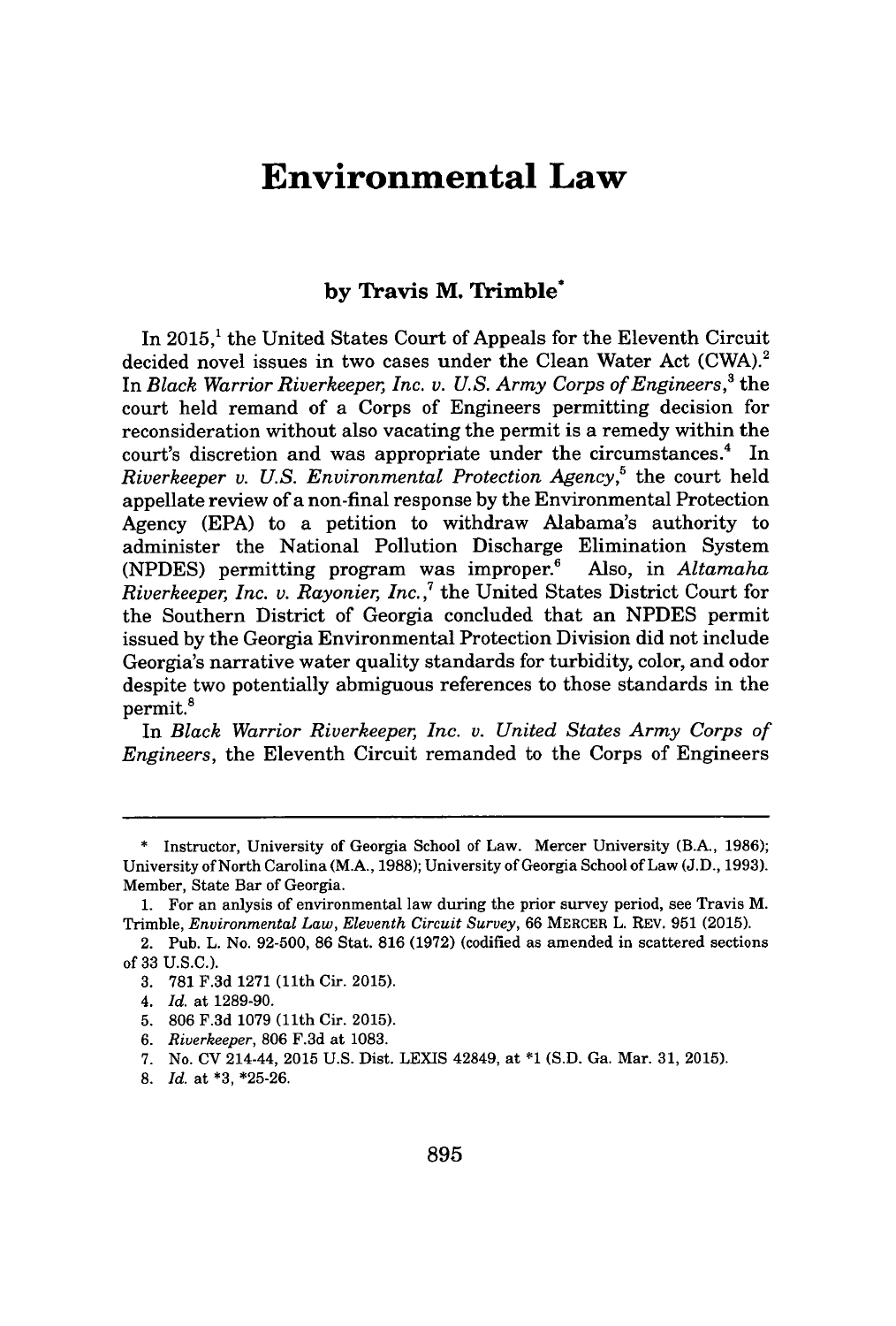Nationwide Permit 21 (NWP 21),<sup>9</sup> a general permit issued under Section 404 of the Clean Water Act  $(CWA)$ ,<sup>10</sup> for the Corps to reconsider its decision that NWP 21 would have minimal impact on the environment, reversing the district court's ruling that the Corps had not acted arbitrarily and capriciously in reaching that determination." However, the court did not vacate the permit and on an issue of first impression, held remand without vacatur was a remedy within the discretion of the  $\text{count.}^{12}$  The court also held the plaintiff environmental advocacy group (Riverkeeper) had standing to challenge the issuance of the permit and the group's suit was not barred **by** laches even though it was filed nine months after the Corps issued the permit.<sup>13</sup>

Section 404 of the CWA requires a person desiring to discharge dredged or **fill** material into waters of the United States obtain a permit from the Corps of Engineers.<sup>14</sup> Under § 404(e) of the Act, the Corps may authorize dredge or **fill** activity on a state, regional, or nationwide basis, rather than on an individual basis, for certain categories of discharges.<sup>15</sup> To issue a permit on a general rather than individual basis, the Corps must determine that activities authorized **by** the permit are similar in nature and will cause only minimal adverse environmental effects when performed separately and also cumulatively.<sup>16</sup>

NWP 21, first issued in **1982,"** is a general permit allowing the discharge of dredged or **fill** material associated with surface coal mining and reclamation operations.<sup>18</sup> Surface coal mining can result in the discharge of material in a variety of ways, including filling or burying streams or actually mining into and under streams to reach a coal  $seam.<sup>19</sup>$ 

The previous version of NWP 21,<sup>20</sup> which had been issued in 2007 with a five-year term, expired in 2012, and the Corps reissued the permit with two new provisions intended to address the cumulative

**<sup>9.</sup>** Reissuance of Nationwide Permits, **77** Fed. Reg. 10,184 (Feb. 21, 2012).

**<sup>10. 33</sup> U.S.C. §** 1344(e) (2012).

**<sup>11.</sup>** *Black Warrior Riverkeeper,* **781 F.3d** at **1275, 1289.**

<sup>12.</sup> *Id.* at **1290.**

**<sup>13.</sup>** *Id. at* **1275,** 1284.

<sup>14.</sup> **33 U.S.C. §** 1344(a) (2012).

**<sup>15. 33</sup> U.S.C. §** 1344(e)(1).

**<sup>16.</sup>** *Black Warrior Riverkeeper,* **781 F.3d** at **1275-76.**

**<sup>17.</sup>** Interim Final Rule for Regulatory Programs of the Corps of Engineers, 47 Fed. Reg. **31,794, 31,833** (July 22, **1982).**

**<sup>18.</sup>** *Black Warrior Riverkeeper,* **781 F.3d** at **1276.**

**<sup>19.</sup>** *Id.*

<sup>20.</sup> *See* Reissuance of Nationwide Permits, **72** Fed. Reg. **11,092** (Mar. 12, **2007).**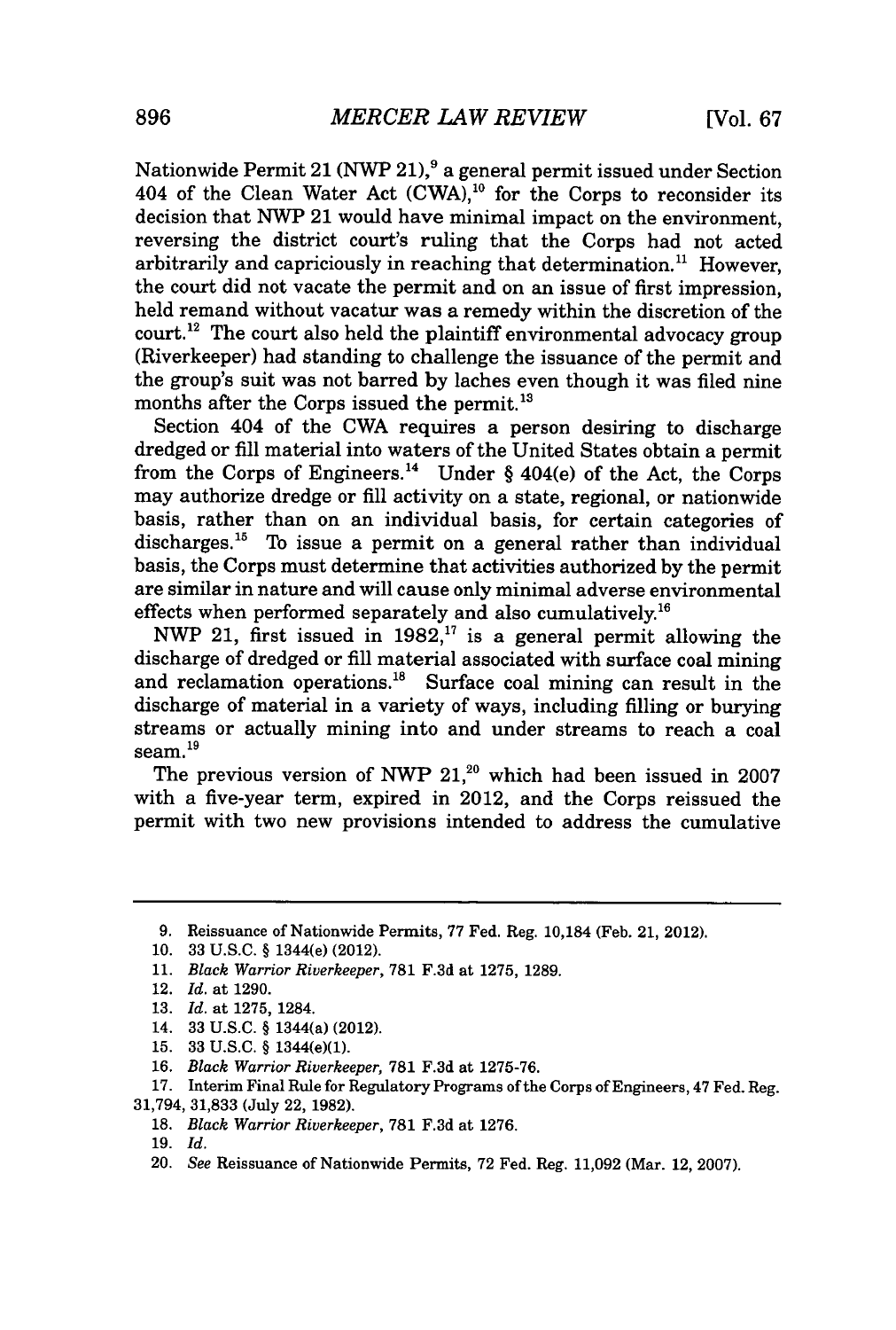impacts of surface mining activities authorized under the permit. $^{21}$  The 2012 version of NWP 21 was issued on February 21,  $2012^{22}$  It allowed for the reauthorization of mining operations previously allowed under the permit (the "grandfathered operations"), provided the Corps determined they continued to cause only minimal adverse impacts; however, new operations were required to comply with specific numerical limitations in the amount of stream they could destroy.<sup>23</sup> The grandfathered operations were not bound **by** these specific limitations, and as a result, forty-one grandfathered operations in the Black Warrior River watershed in Alabama, reauthorized under the 2012 version of NWP 21, together were allowed to **fill** approximately twenty-seven miles of streambed. The first grandfathered operation was reauthorized in May 2012. The deadline for submitting an application for reauthorization was in February **2013,** and the last reauthorization was approved **by** April **2013.24**

Riverkeeper filed suit on November **25, 2013,** under the CWA and the National Environmental Policy Act **(NEPA)<sup>25</sup>**to block the reauthorization of the grandfathered mining operations in the Black Warrior River watershed.<sup>26</sup> Riverkeeper contended (1) the reauthorization of the grandfathered mining operations previously allowed under the **2007** version without requiring the numeric limitations on new operations applicable under the 2012 permit amounted to an unlawful ten-year permit term for the grandfathered operations; (2) the Corps' cumulative impact analysis of the 2012 permit was arbitrary and capricious; **(3)** the Corps' reauthorization of operations in the Black Warrior River watershed was arbitrary and capricious; and (4) the Corps' "Finding of No Significant Impact" (FONSI)" under **NEPA,** as to the 2012 permit, was arbitrary and capricious.<sup>28</sup> In essence, the plaintiff argued "the Corps could not rationally have found" the new specific limits on stream destruction applicable to new operations were "necessary" to avoid significant environmental impact and, at the same time, conclude the

24. *Id.* at **1277,** 1284.

<sup>21.</sup> Black *Warrior Riverkeeper,* **781 F.3d** at **1276-77.**

<sup>22.</sup> *Id.* at 1284; Reissuance of Nationwide Permits, *supra* note **9.**

**<sup>23.</sup>** *Black Warrior Riverkeeper,* **781 F.3d** at **1277.** New mining operations could not cause the loss of greater than one-half acre of non-tidal waters, including no more than **300** linear feet of streambed. *Id.*

**<sup>25.</sup>** Pub. L. No. **91-190, 83** Stat. **852 (1970)** (codified as amended at 42 **U.S.C. §§** 4321, 4331-4335, 4341-4347 (2012)).

**<sup>26.</sup>** *Black Warrior Riverkeeper,* **781 F.3d** at **1278.**

**<sup>27.</sup>** *See* 40 C.F.R. **§** 1501.4(e) **(2015).**

**<sup>28.</sup>** *Black Warrior Riverkeeper,* **781 F.3d** at **1278.** The plaintiff dismissed its third claim before the district court's rulings on the merits. *Id.*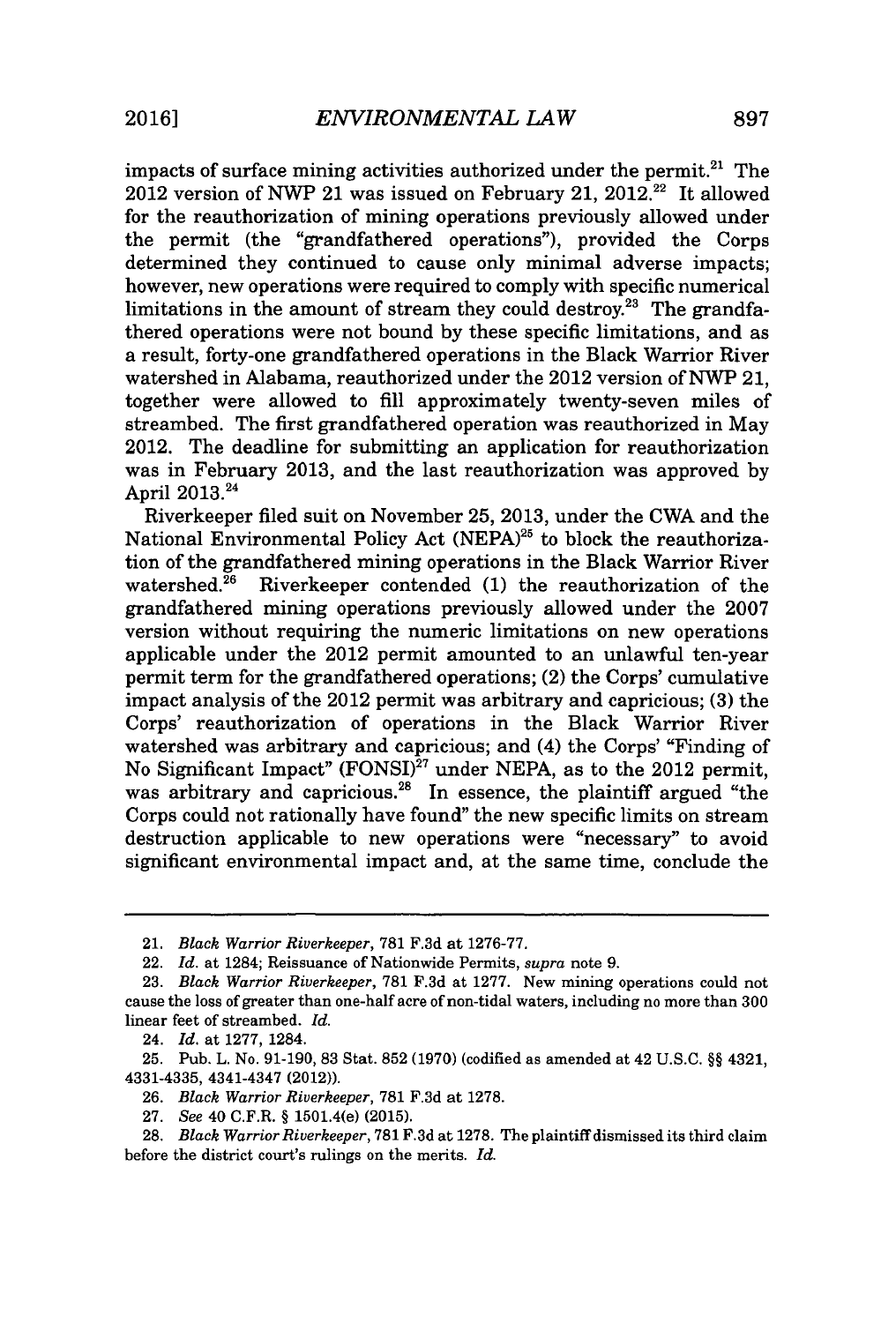cumulative impacts of the grandfathered projects, without specific limitations, would be minimal as required for a general (Nationwide) permit.<sup>29</sup>

The district court denied Riverkeeper's motion for a preliminary injunction suspending the reauthorizations of the forty-one grandfathered mining operations under **NWP** 21. Then, on cross-motions for summary judgment **by** Riverkeeper, the Corps, and industry Intervenors, the district court ruled that Riverkeeper had standing to bring the suit, but its "delay" in filing suit until nine months after the deadline for seeking re-authorization was "inexcusable" and prejudiced the mining operations that relied on re-authorizations under NWP 21, thereby, warranting application of laches. Furthermore, the district court ruled that the Corps did not act arbitrarily and capriciously in concluding that the 2012 version of NWP 21 would have no more than minimal cumulative adverse effect on the environment. However, just prior to oral argument on appeal, the Corps conceded that concluding NWP 21 would have only minimal impact on the environment underestimated the number of acres of stream that would be affected **by** activities authorized under that permit. $30$ 

On appeal, the Eleventh Circuit first held Riverkeeper's members had individual standing to bring the suit and Riverkeeper had organizational standing.<sup>31</sup> In proving standing below, Riverkeeper showed its members used areas downstream from the forty-one grandfathered operations, and those operations caused aesthetic, recreational, and environmental harm within that area.<sup>32</sup> The court noted that the Intervenors "have not shown that Riverkeeper has failed to meet any of [the] traditional components (injury-in-fact, causation, and redressability) of the standing inquiry. $^{33}$  Instead, the Intervenors argued the plaintiff did not have standing for a claim under *§* 404 of the CWA because the purpose of *§* 404 is to prevent the loss of waters of the United States, not to protect water quality downstream from a permitted operation. Intervenors argued Riverkeeper should have brought suit under *§* 402,34 which imposes pollutant limitations on point source discharges into waters.<sup>35</sup>

- 34. **33 U.S.C. §** 1342 (2012).
- **35.** *Black Warrior Riverkeeper,* **781 F.3d** *at* **1281.**

**<sup>29.</sup>** *Id.*

**<sup>30.</sup>** *Id. at* **1275, 1278.**

**<sup>31.</sup>** *Id. at* **1279-80.**

**<sup>32.</sup>** *Id. at* **1280.**

**<sup>33.</sup>** *Id. at* **1281.**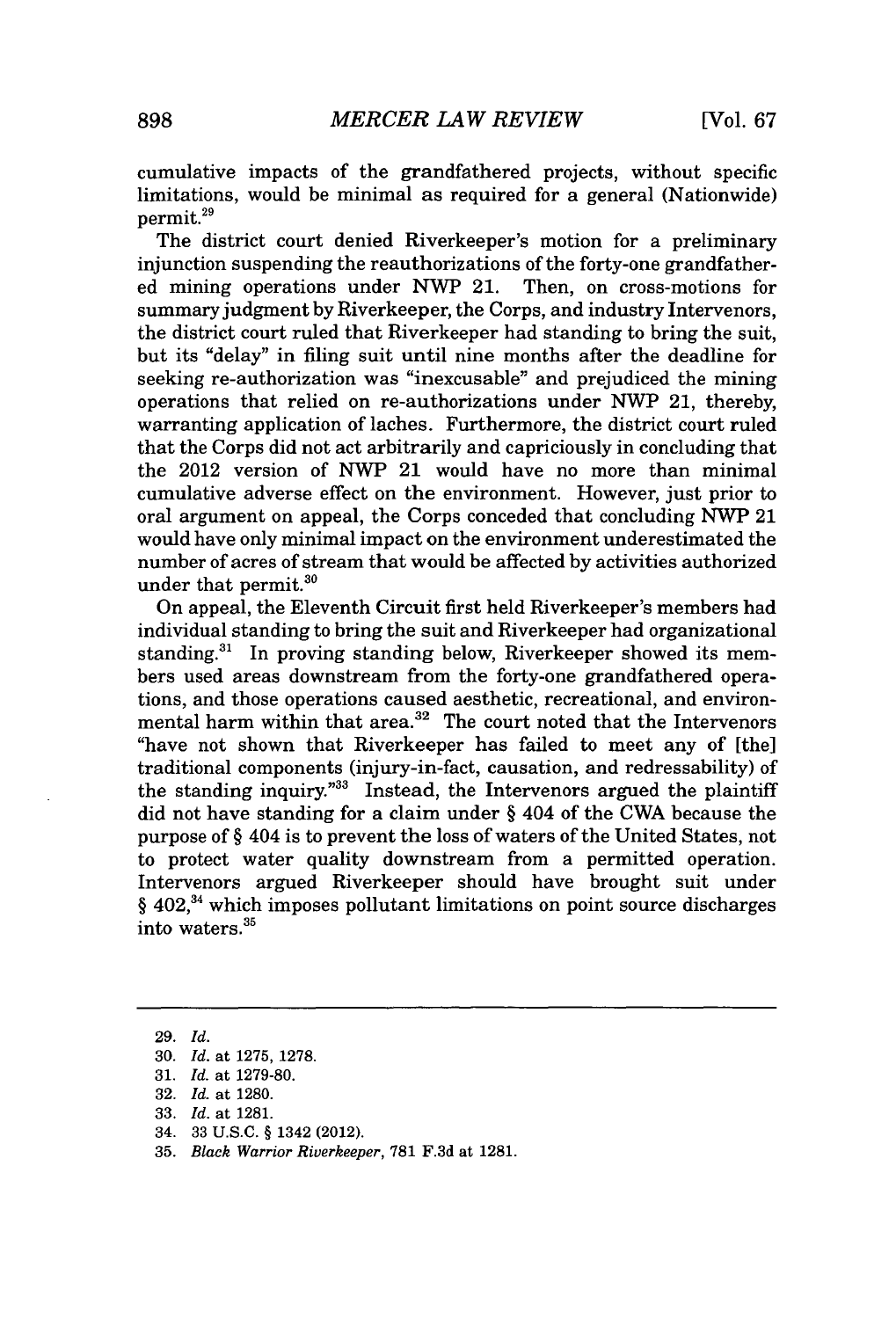The court rejected this argument and concluded, "Riverkeeper's alleged injuries are included within the zone of interests of *§* 404 and its implementing regulations, which expressly consider downstream water quality." $36$  In any event, the court explained, the distinction between **§** 404 and *§* 402 did not affect the components of standing, which Riverkeeper had demonstrated."

Next, the court reversed the district court's holding and held laches did not bar Riverkeeper from filing suit nine months after the deadline for seeking reauthorization under NWP 21 had passed.<sup>38</sup> The court explained that Riverkeeper could have brought suit, at the earliest in May 2012, when the Corps reauthorized the first of the grandfathered operations.3 9 But the court concluded it was reasonable for Riverkeeper to wait until February **2013,** when the deadline for seeking reauthorizations had passed, so it would know the full extent of reauthorizations under NWP 21; subsequently, Riverkeeper filed suit nine to ten months after that time.<sup>40</sup> In addition, the court noted that it was "plainly legitimate" Riverkeeper needed time to "evaluate, investigate, and prepare its claims for litigation," even though the district court had given no weight to this explanation for the lapsed time.<sup>41</sup> The court noted that the Corps was not obligated to, and did not, provide public notice of its reauthorizations.<sup>42</sup> Therefore, Riverkeeper had no way to know the extent of filling operations reauthorized under **NWP** 21 without filing Freedom of Information  $Act^{43}$  requests with the Corps, reviewing information it received, and preparing a case.<sup>44</sup> The court explained that "[i]f we were to hold that a plaintiff's reasonable need to fully investigate its claims does not excuse delay, we would create a powerful and perverse incentive for plaintiffs to file premature and even frivolous suits to avoid the invocation of laches."<sup>45</sup> Lastly, the court noted that Riverkeeper filed suit well within the applicable six-year

- 42. *Id.* at **1285.**
- 43. **5 U.S.C. § 552** (2012).
- 44. *Black Warrior Riverkeeper,* **781 F.3d** at **1285.**
- 45. *Id.*

**<sup>36.</sup>** *Id. at* **1282.**

**<sup>37.</sup>** *Id.* at **1282-83.**

**<sup>38.</sup>** *Id.* at 1284.

**<sup>39.</sup>** *Id.* The court noted that even though Riverkeeper was challenging a procedural flaw in promulgation of NWP 21, Riverkeeper would have lacked standing to bring that challenge before a reauthorization under the permit was actually issued because, before that time, "it was unclear 'when or how' Riverkeeper would be injured, and 'this factual underpinning is vital to a full-fledged judicial review' of NWP 21." *Id.*

<sup>40.</sup> *Id.* at **1284-85.**

<sup>41.</sup> *Id.* at 1284.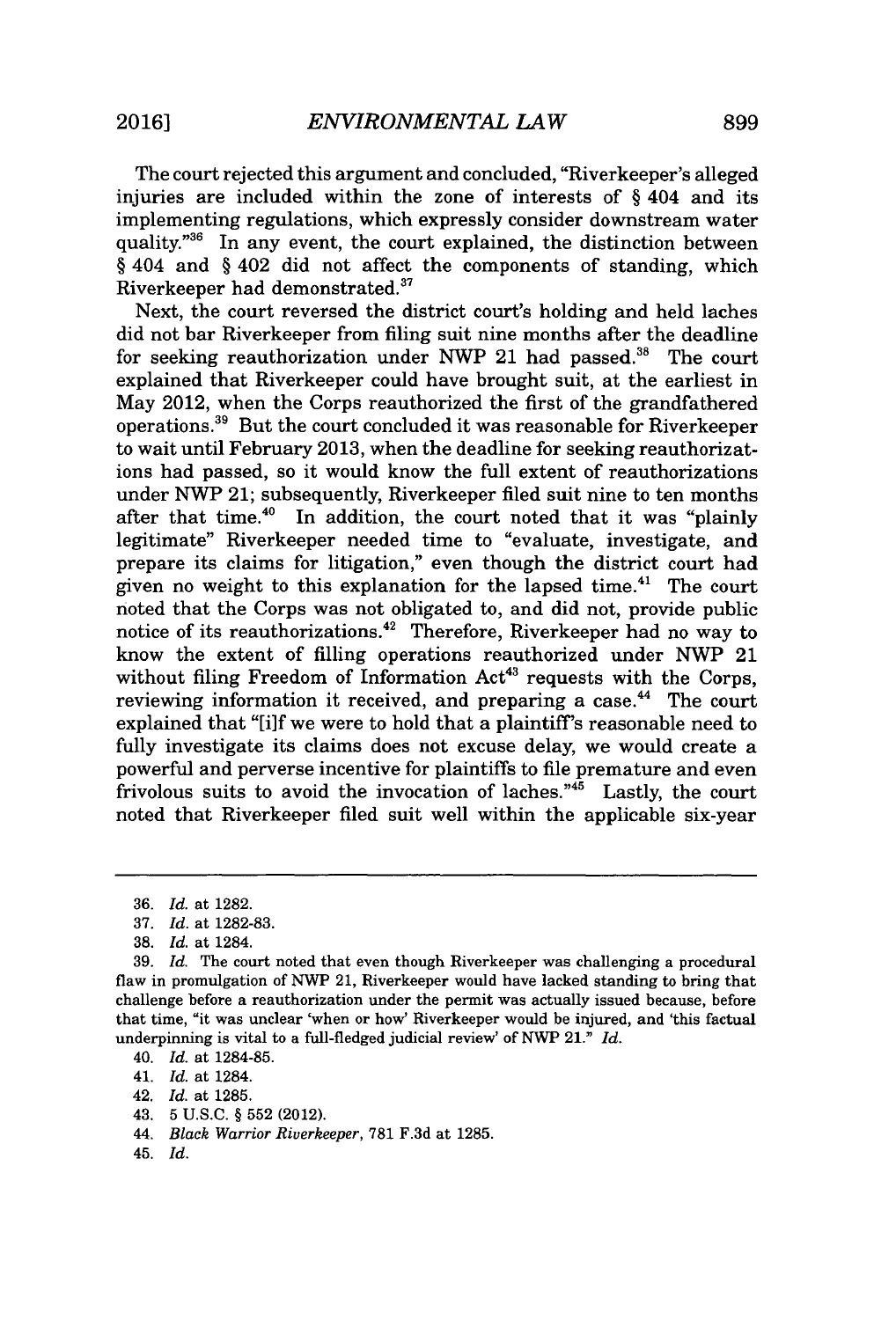statute of limitation and "there is a strong presumption that a plaintiff's suit is timely if it is filed before the statute of limitations has run." $46$ 

Finally, the court reversed the district court's ruling that the Corps had not acted arbitrarily and capriciously in issuing a Finding of No Significant Impact as to **NWP** 21, although it could not conclude on the record the Corps had acted arbitrarily and capriciously.<sup>47</sup> The court explained that while the Corps had admitted it underestimated the total acres that would be adversely affected, the Corps also believed other requirements of the authorization process under the permit, such as individual reverification and compensatory mitigation, might make its error harmless.<sup>48</sup> The court concluded, "The bottom line is that we cannot now say that the Corps' ultimate conclusion-that NWP 21 will have minimal effects-was unlawful."<sup>49</sup> The court therefore ordered the case be remanded to the Corps for a full reconsideration of its CWA and NEPA determinations.<sup>50</sup>

In an issue of first impression in the Eleventh Circuit, the court also decided not to vacate NWP 21 during the Corps' reconsideration.<sup>51</sup> The court agreed with other circuits<sup>52</sup> considering the question that had concluded remand of an agency decision without vacatur is permitted under the Administrative Procedure Act (APA),<sup>53</sup> even though vacatur "is the ordinary APA remedy."<sup>54</sup> The court cited with approval a balancing of the equities test applied **by** the United States Court of Appeals for the District of Columbia Circuit to determine whether to vacate NWP 21,<sup>55</sup> but the court concluded it could not even balance the equities of vacatur on the record before it.<sup>56</sup> Therefore, it reversed the district court's ruling on the merits and remanded to the district court

**53. 5 U.S.C. §§ 500-596** (2012).

54. *Black Warrior Riverkeeper,* **781 F.3d** at **1290.**

**55.** The court considers "the seriousness of the order's deficiencies (and thus the extent of doubt whether the agency chose correctly) and the disruptive consequences of an interim change that may itself be changed." *Id.* (quoting *Allied-Signal,* **988 F.2d** at **150-51).**

**56.** *Id.* at **1291.**

*<sup>46.</sup> Id.* at **1286** (quoting Peter Letterese **&** Assocs., Inc. v. World Inst. of Scientology Enters., **533 F.3d 1287, 1320** (11th Cir. **2008)).**

<sup>47.</sup> *Id.* at **1288.**

<sup>48.</sup> *Id.*

<sup>49.</sup> *Id.* at **1289.**

**<sup>50.</sup>** *Id.*

**<sup>51.</sup>** *Id.*

**<sup>52.</sup>** *See, e.g.,* Cal. Cmtys. Against Toxics v. **U.S. EPA, 688 F.3d 989** (9th Cir. 2012); Nat'l Org. of Veterans' Advocates, Inc. v. Sec'y of Veterans Affairs, **260 F.3d 1365** (Fed. Cir. 2001); Cent. Me. Power Co. v. Fed. Energy Regulatory Comm'n, **252 F.3d** 34 (1st Cir. 2001); Cent. **&** Sw. Servs., Inc. v. **U.S.** Envtl. Prot. Agency, 220 **F.3d 683** (5th Cir. 2000); Allied-Signal, Inc. v. **U.S.** Nuclear Regulatory Comm'n, **988 F.2d** 146 **(D.C.** Cir. **1993).**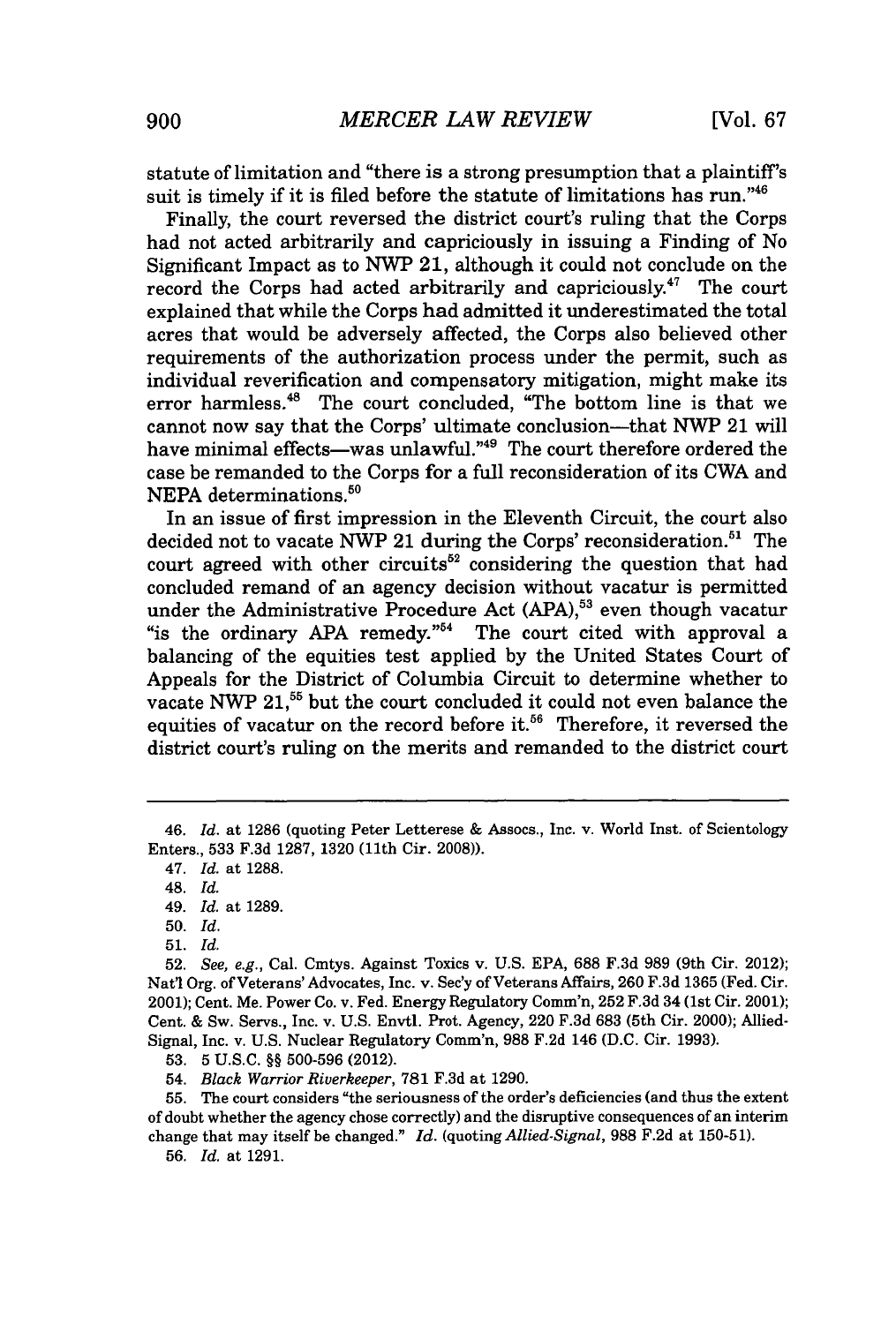with instructions to remand to the Corps "for a thorough reevaluation of the Corps' CWA and **NEPA** determinations in light of all the relevant data, including the Corps' recalculated figure for the acreage of waters affected **by** NWP 21.""' The court also instructed the district court that it "may also determine whether any further relief, including vacatur, is required in light of the Corps' admitted error."<sup>58</sup> Finally, the court instructed the Corps to complete its reconsideration within a year. $59$ 

*In Riverkeeper v. United States Environmental Protection Agency,* in an issue of apparent first impression, the Eleventh Circuit construed a provision of the CWA not to disallow appellate review of an interim or non-final **EPA** determination regarding Alabama's **NPDES** permitting program.<sup>60</sup>

Plaintiff environmental organizations filed petitions with the Environmental Protection Agency **(EPA),** seeking commencement of proceedings to withdraw Alabama's authorization to administer the National Pollution Discharge Elimination System permitting program under the CWA and alleging twenty-six deficiencies in Alabama's program. The **EPA** issued an "interim response" to the petitions, in which it concluded "22 of the alleged deficiencies did not warrant initiation of program withdrawal proceedings," but expressed "significant concerns" about the adequacy of Alabama's program with respect to the remaining four alleged deficiencies.<sup>61</sup> As to these matters, the EPA concluded it would defer a decision on the petitions and would instead "work with" the Alabama Department of Environmental Management **(ADEM)** and allow **ADEM** to respond before making a final determination as to whether to initiate withdrawal proceedings. $62$  Thus, according to the court, the **EPA** "has not definitively ruled on the petitions as a whole or decided whether to commence withdrawal proceedings."<sup>63</sup> The court also pointed out both parties agreed at oral argument that the EPA could revise any of its findings set out in the interim response.<sup>64</sup>

The plaintiffs appealed the EPA's conclusions as to some of the twenty-two alleged deficiencies it found did not warrant withdrawal.<sup>65</sup> The plaintiffs based their challenge not on the **APA,** which allows for

**57.** *Id.*

**58.** *Id.*

**59.** *Id.*

**60. 806 F.3d** at **1083-84.**

**61.** *Id.* at **1080.**

**62.** *Id.*

**63.** *Id.* at **1081.**

*64. Id.* at **1082.**

**65.** *Id.* at **1081.**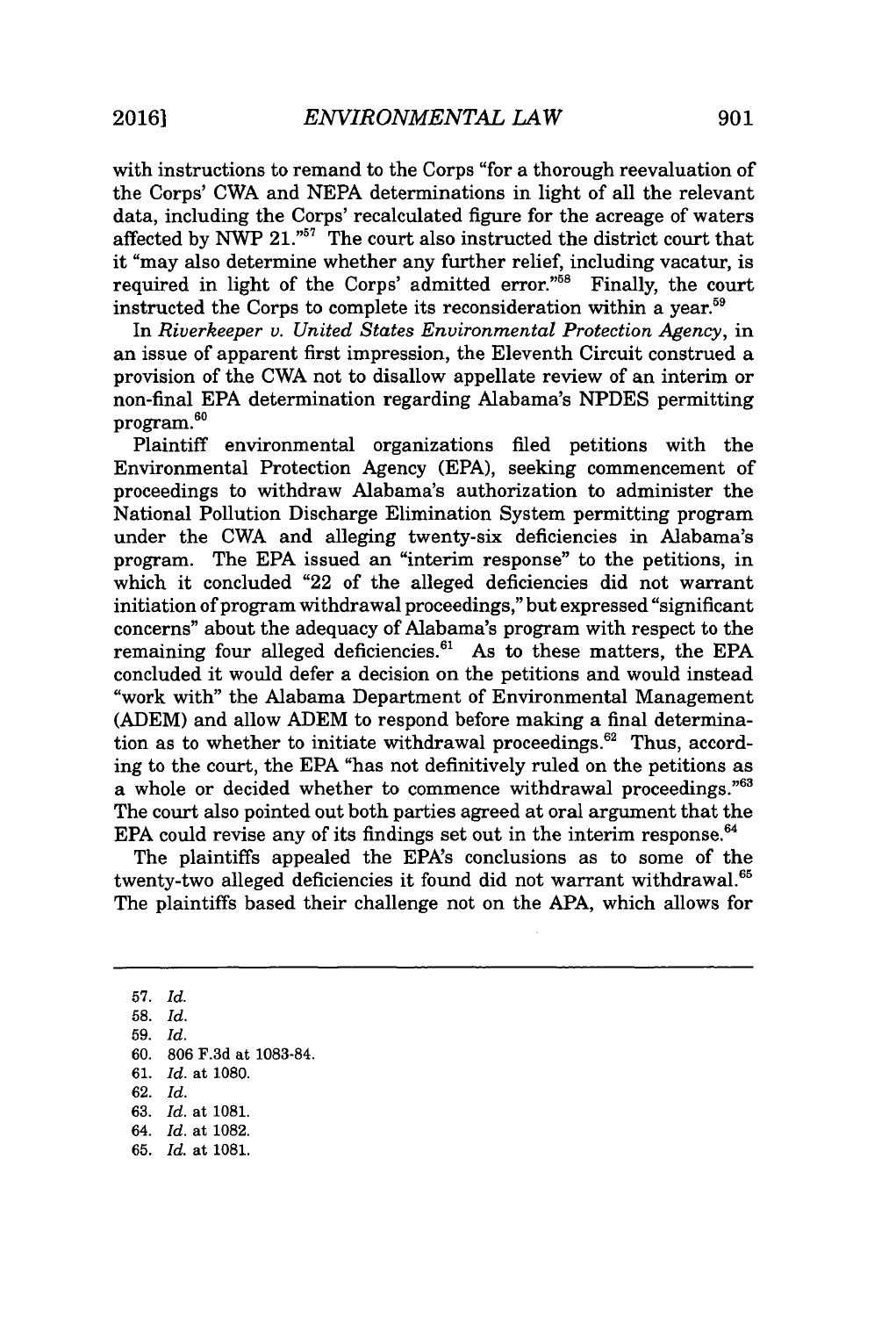appeal of "final agency action," $66$  but on a subsection of the judicial review provision of the CWA, **"33 U.S.C.** *§* **1369(b)(1)(D),** which provides for appellate review of an **EPA** action 'in making *any determination* as to a State permit program submitted" pursuant to the CWA. $67$  The court noted that the phrase "any determination" in the code section was "critical" to the issue-that is, whether the phrase should be construed to mean non-final determinations or only final determinations.<sup>68</sup>

The court held judicial review under this code section is available only for final agency determinations and therefore concluded it did not have jurisdiction to review the EPA's "interim response" to the plaintiffs' petitions.<sup>69</sup> The court noted that other circuit courts considering other subsections of *§* **136970** were divided on whether judicial review of nonfinal action by the EPA was allowed, $71$  but pointed out no court had heretofore addressed subsection **(b)(1)(D),** the subsection at issue in this case. <sup>72</sup>

To explain its holding, the court pointed to Eleventh Circuit and United States Supreme Court precedent addressing judicial review in other statutory contexts for the "strong presumption" that non-final agency action does not fall within the scope of statutes allowing for judicial review of agency actions. $^{73}$  The court also noted that under the ordinary meaning of the text of the subsection, the word "determination" connotes a "final decision made at the end of a deliberative process," and this connotation is not changed by the preceding word "any."<sup>74</sup> Finally, the court in *Save the Bay, Inc. v. Environmental Protection Agency"* held *§* **1369(b)(1)(D)** did not authorize judicial review where the plaintiff

**70. 33 U.S.C. § 1369** (2012).

**71.** The court compared *Iowa League of Cities v. Environmental Protection Agency,* **711 F.3d** 844 (8th Cir. **2013)** (holding that a final determination was not required for judicial review under **§ 1369(b)(1)(F)),** and *Pennsylvania Department of Environmental Research v. Environmental Protection Agency,* **618 F.2d 991 (3d** Cir. **1980)** (explaining that review under **§ 1369** is not limited to final agency action in cases involving subsections **(b)(1)(A)** and **(b)(1)(F)),** *with National Pork Producers Council v. EPA,* **635 F.3d 738** (5th Cir. 2011) (holding that **EPA** guidance letters must constitute a final agency action to be reviewable under subsections  $(b)(1)(E)$  and  $(b)(1)(F)$ ).

**72.** *Riverkeeper,* **806 F.3d** at **1081.**

**73.** *Id.* at **1081-82.**

74. *Id.* at **1082.**

**75. 556 F.2d 1282** (5th Cir. **1977).**

*<sup>66.</sup> Id.* The plaintiffs did not contend that the **EPA** had taken "final agency action" within the meaning of **§** 704 of the **APA.** *See id.; see also* **5 U.S.C. §** 704 (2012).

*<sup>67.</sup> Riverkeeper,* **806 F.3d** at **1081** (emphasis added); *see also* **33 U.S.C. 1369(b)(1)(D)** (2012).

**<sup>68.</sup>** *Riverkeeper,* **806 F.3d** at **1081-82.**

*<sup>69.</sup> Id.* at **1080-81.**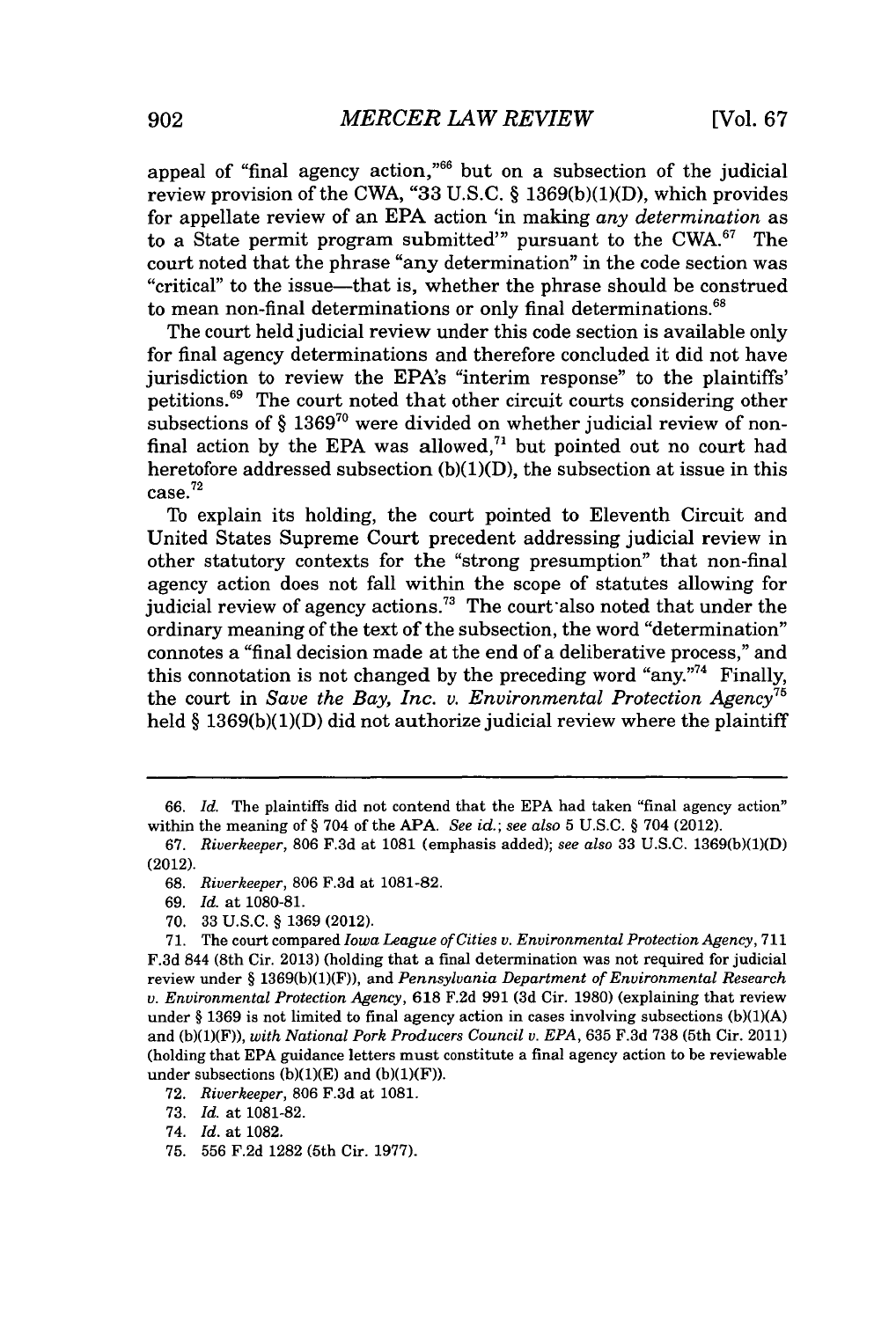complaining of a state's CWA implementation program had not filed a formal petition but only sent a letter notifying the **EPA** of its intent to sue.1<sup>6</sup>*In Riverkeeper,* it was noted that the court in *Save the Bay* agreed with the **EPA** that "full administrative development should precede litigation over claims that a state's program permit authority should be withdrawn."<sup>77</sup> The court explained that judicial intervention before the **EPA** has issued a final determination on the plaintiffs' petition would "disrupt the administrative process" and interfere with the EPA's exercise of its discretion as to whether to withdraw Alabama's authority to administer the **NPDES** program."

In *Altamaha Riverkeeper, Inc. v. Rayonier, Inc.*,<sup>79</sup> the court applied Georgia's rules of contract interpretation to an NPDES<sup>80</sup> permit issued to Rayonier.<sup>81</sup> The court interpreted the permit to not require Rayonier to comply with Georgia's narrative water quality standards for color, odor, and turbidity.<sup>8</sup><sup>2</sup>

Rayonier operates a pulp mill in south Georgia that discharges fifty to sixty million gallons of wastewater per day into the Altamaha River. The defendant has an **NPDES** permit for the discharges, issued **by** the Georgia Environmental Protection Division **(EPD)** under authority delegated to it by the EPA under the CWA.<sup>83</sup>

Riverkeeper filed suit, claiming Rayonier's wastewater discharge violated Georgia's water quality standards for color, odor, and turbidity, which Riverkeeper contended were incorporated into Rayonier's **NPDES** permit.<sup>84</sup> Riverkeeper claimed the narrative water quality standards are incorporated into Rayonier's permit in two ways.<sup>85</sup> First, language on the first page of the permit states:

**82.** *Id.* at **\*26.**

**85.** *Id.* at **\*9.**

*<sup>76.</sup> Id. at* **1289.**

**<sup>77. 806</sup> F.3d** at **1083** (quoting *Save the Bay,* **556 F.2d** at **1288).**

**<sup>78.</sup>** *Id.* at **1083-84.**

**<sup>79.</sup>** No. **CV** 214-14, **2015 U.S.** Dist. LEXIS 42849, at **\*1 (S.D.** Ga. Mar. **31, 2015).**

**<sup>80.</sup>** National Pollution Discharge Elimination System, established **by §** 402 of the CWA, **33 U.S.C. §** 1342 (2012), allows the discharge of pollutants into a water of the United States only in compliance with a permit issued **by** the Environmental Protection Agency or **by** a State under authority delegated to it **by** the **EPA** pursuant to the CWA. *See Altamaha Riverkeeper,* **2015 U.S.** Dist. LEXIS 42849, at **\*6.**

**<sup>81.</sup>** *Altamaha Riverkeeper,* **2015 U.S.** Dist. LEXIS 42849, at **\*7-8.**

**<sup>83.</sup>** *Id.* at \*2; *see* **33 U.S.C. §** 1342.

<sup>84.</sup> *Altamha Riverkeeper,* 2015 **U.S.** Dist. LEXIS 42849, at \*3-4. Georgia's narrative water quality standards require that "[a]ll waters shall be free from material **.** . **.** which produce turbidity, color, odor or other objectionable conditions which interfere with legitimate water uses." *Id.* (brackets in original) (quoting **GA.** COMP. R. **& REGS. 391-3-6-** .03(5)(c) (2011)).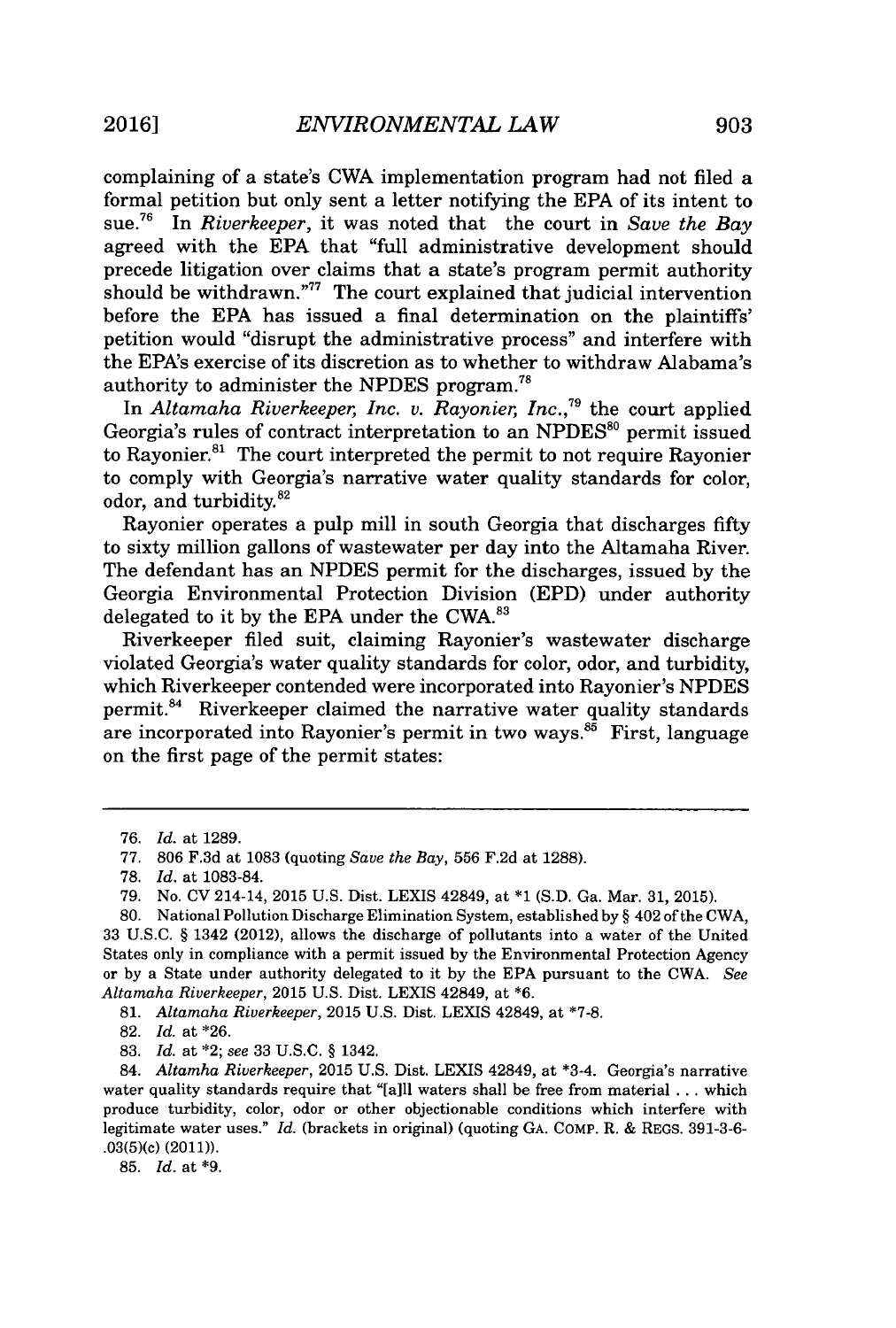In compliance with the provisions of the Georgia Water Quality Control Act **. . .,** the Federal Water Pollution Act, **. . .** and the Rules and Regulations promulgated pursuant to each of these Acts, Rayonier Jesup Mill .. **.** is authorized to discharge from a facility located [at the mill] to the receiving waters Altamaha River in accordance with the effluent limitations, monitoring requirements and other conditions set forth in Parts I, II and III hereof.<sup>86</sup>

Second, Part III of the permit, under the heading "Biomonitoring and Toxicity Reduction Requirements," contains the language:

The Permittee shall comply with effluent standards or prohibitions established **by** section 307(a) of the Federal Act and with chapter **391- 3-6-.03(5)** of the State Rules and may not discharge toxic pollutants in concentrations or combinations that are harmful to humans, animals, or aquatic life.<sup>87</sup>

Riverkeeper contended that both of these references incorporated Georgia's narrative standards set out in the state's rules and regulations.<sup>88</sup>

The court, applying Georgia's rules of contract interpretation, concluded that the first passage unambiguously did not incorporate the narrative standards into Rayonier's permit.<sup>89</sup> The Court explained:

The first clause merely asserts the authority **by** which the Georgia **EPD** issues the permit; the second clause asserts that Rayonier is authorized to discharge only in accordance with the conditions enumerated in the Permit. If the Georgia **EPD** intended the conditions of Rayonier's permit to be coextensive with the water quality standards set forth in the CWA, the State Act, and their rules and regulations, it could have said so **by** stating "Rayonier is authorized to discharge wastewater into the Altamaha River in accordance with the conditions set forth in Parts I, II and III hereof *and with the water quality standards enumerated in the Federal and State Acts and their attendant regulations.""O*

**<sup>86.</sup>** *Id.* at **\*9-10.**

**<sup>87.</sup>** *Id.* at **\*13.**

**<sup>88.</sup>** *Id.; see* **GA.** COMP. R. **&** REGS. 391-3-6-.03(5)(c).

**<sup>89.</sup>** *Altamaha Riverkeeper,* **2015 U.S.** Dist. **LEXIS** 42849, at **\*10.**

**<sup>90.</sup>** *Id.* at **\*10-11** (emphasis in original). On the other hand, it seems that if Georgia **EPD** intended only to reference the authority **by** which it administered the **NPDES** program, which **EPA** originally delegated in 1974, it could have referenced, for example, the October 24, **2007** Memorandum of Agreement between **EPA** and **EPD,** recognizing Georgia's authorization to administer the **NPDES** program, and **O.C.G.A. § 12-5-30,** requiring facility operators to obtain a permit from **EPD** for the discharge of pollutants into waters of the State. *See* October 24, **2007** Memorandum of Agreement *available at*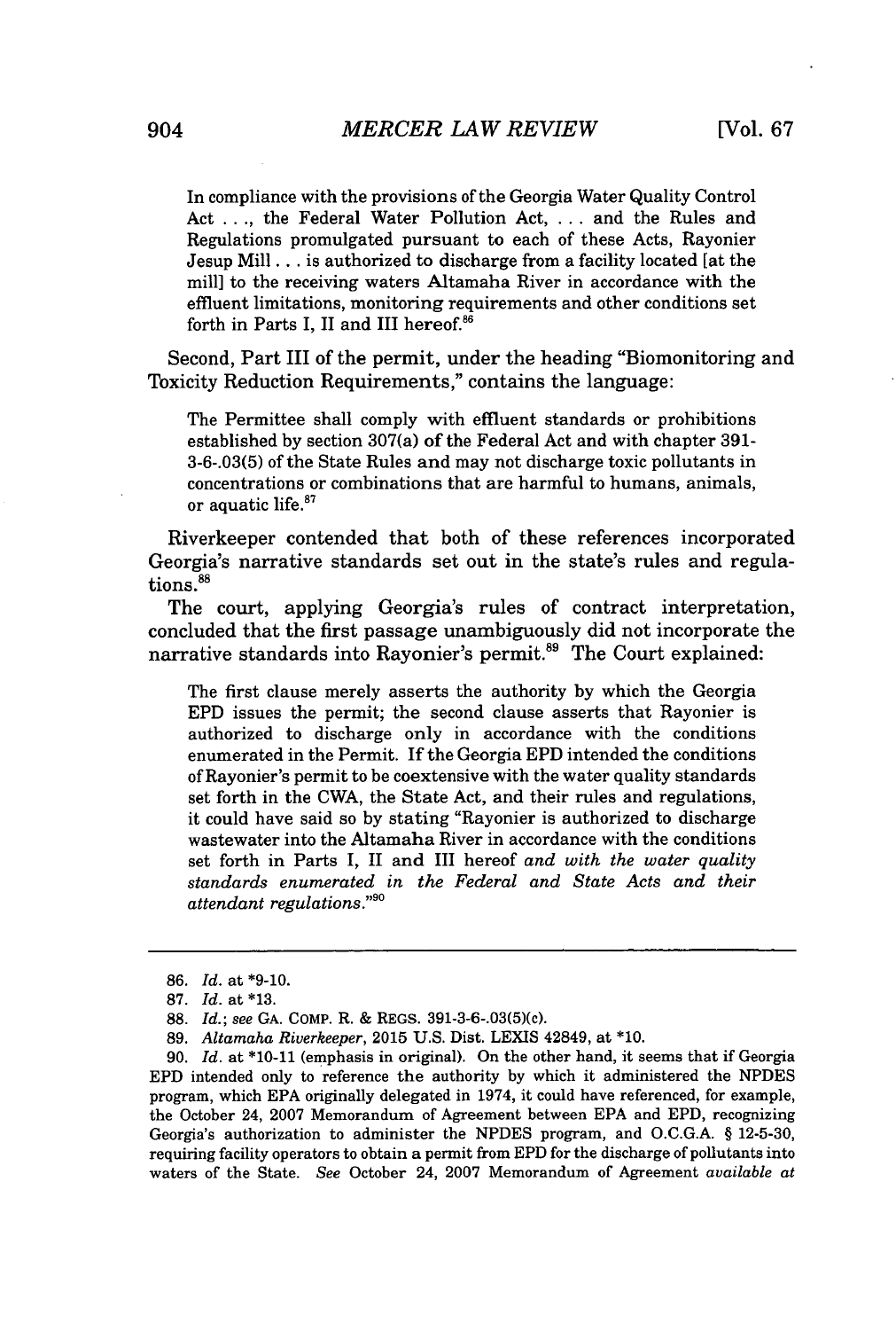However, the court concluded the second reference to Georgia's water quality standards, including the narrative standards, was ambiguous.<sup>91</sup> Specifically, the court said:

This reference [in Part III of the permit] to [Ga. Comp. R. **&** Regs.] **391-3-6-.03(5)** is ambiguous because its context suggests it is strictly concerned with toxic pollutants, but Rule **391-3-6-.03(5)** lists a host of water quality standards that have nothing to do with toxicity. On one hand, a broad reference to **[.03(5)]** would seem to incorporate into the Permit all of the water quality standards throughout that rule. On the other hand, though, the context of that reference suggests that Georgia **EPD** intended only to incorporate those water quality standards within  $[0.03(5)]$  that concern toxicity.<sup>92</sup>

After finding it could not determine conclusively whether Georgia **EPD** intended the reference in Part III of the permit to Rule **391-3-6-.03(5)93** generally only to mean 391-3-6-.03(5)(e), the subsection of the Rule related to toxicity, either from the language of the permit itself or from the application of Georgia's statutory rules of contract construction,  $94$ the court turned to the common law rule that "courts interpret contract provisions in light of their headings."<sup>95</sup> The heading of Part III of the permit, containing the ambiguous reference to Rule **391-3-6-.03(5),** is "Biomonitoring and Toxicity Reduction Requirements." $96$  Although the court recognized a conflict in Georgia case law as to whether headings in contracts could supply meaning to a contract, the court found the weight of authority suggested a court could interpret a contract provision in light of its heading.<sup>97</sup> Applying this rule, the court concluded in light of the heading "Biomonitoring and Toxicity Requirements" of Part

**93. GA.** COMP. R. **&** REGS. **391-3-6-.03(5)** (2011).

**96.** *Id.* at \*20-21.

www.epa.gov/sites/production/files/2013-09/documents/ga-moa-npdes.pdf; *seealsoO.C.G.A.* **§ 12-5-30** (2012).

**<sup>91.</sup>** *Altamaha Riverkeeper,* **2015 U.S.** Dist. LEXIS 42849, at **\*12-13.**

**<sup>92.</sup>** *Id.* at **\*13.** The "other water quality standards" the court referred to include the narrative standards related to turbidity, color, and odor that were at issue in the case. **GA.** COMP. R. **&** REGS. 391-3-6-.03(5)(c). The subsection of the Rule that relates only to toxicity is 391-3-6-.03(5)(e).

<sup>94.</sup> The court explained, "Thus, on balance, the Riverkeeper's proffered rule against inserting terms does not appear to be binding or instructive to this Court, but at the same time Georgia Code section 13-2-2(6)[providing that a court may supply words to a contract if 'the instrument as it stands is without meaning'] also appears to be a poor fit." *Altamaha Riverkeeper,* **2015 U.S.** Dist. **LEXIS** 42849, at \*20; *see O.C.G.A.* **§ 13-2-2(6)** (2010).

**<sup>95.</sup>** *Altamaha Riverkeeper,* **U.S.** Dist. LEXIS 42849, at **\*19-20,** \*22.

**<sup>97.</sup>** *Id.* at **\*22-23.**